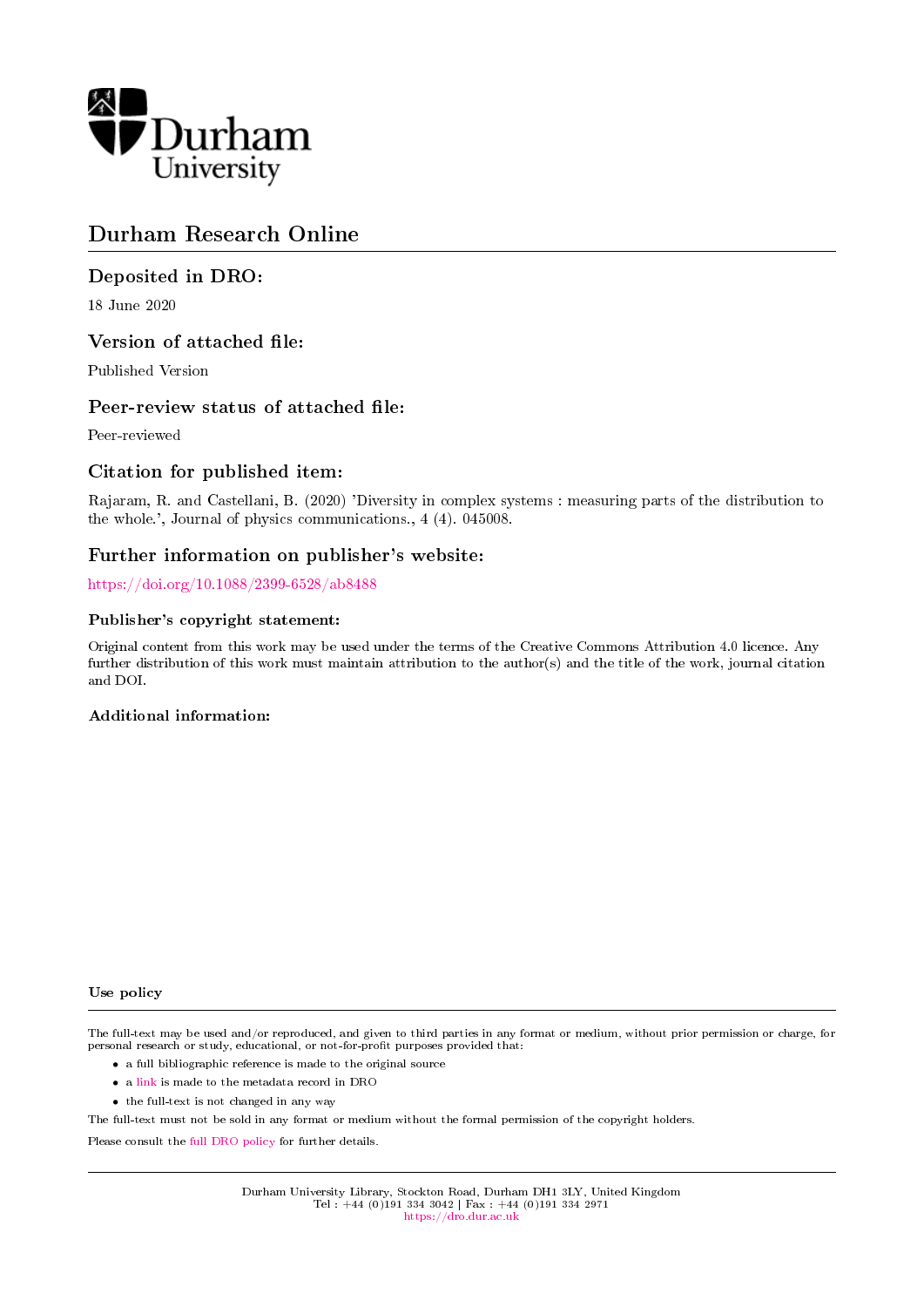## **PAPER • OPEN ACCESS**

# Diversity in complex systems: measuring parts of the distribution to the whole

To cite this article: R Rajaram and B Castellani 2020 J. Phys. Commun. **4** 045008

View the [article online](https://doi.org/10.1088/2399-6528/ab8488) for updates and enhancements.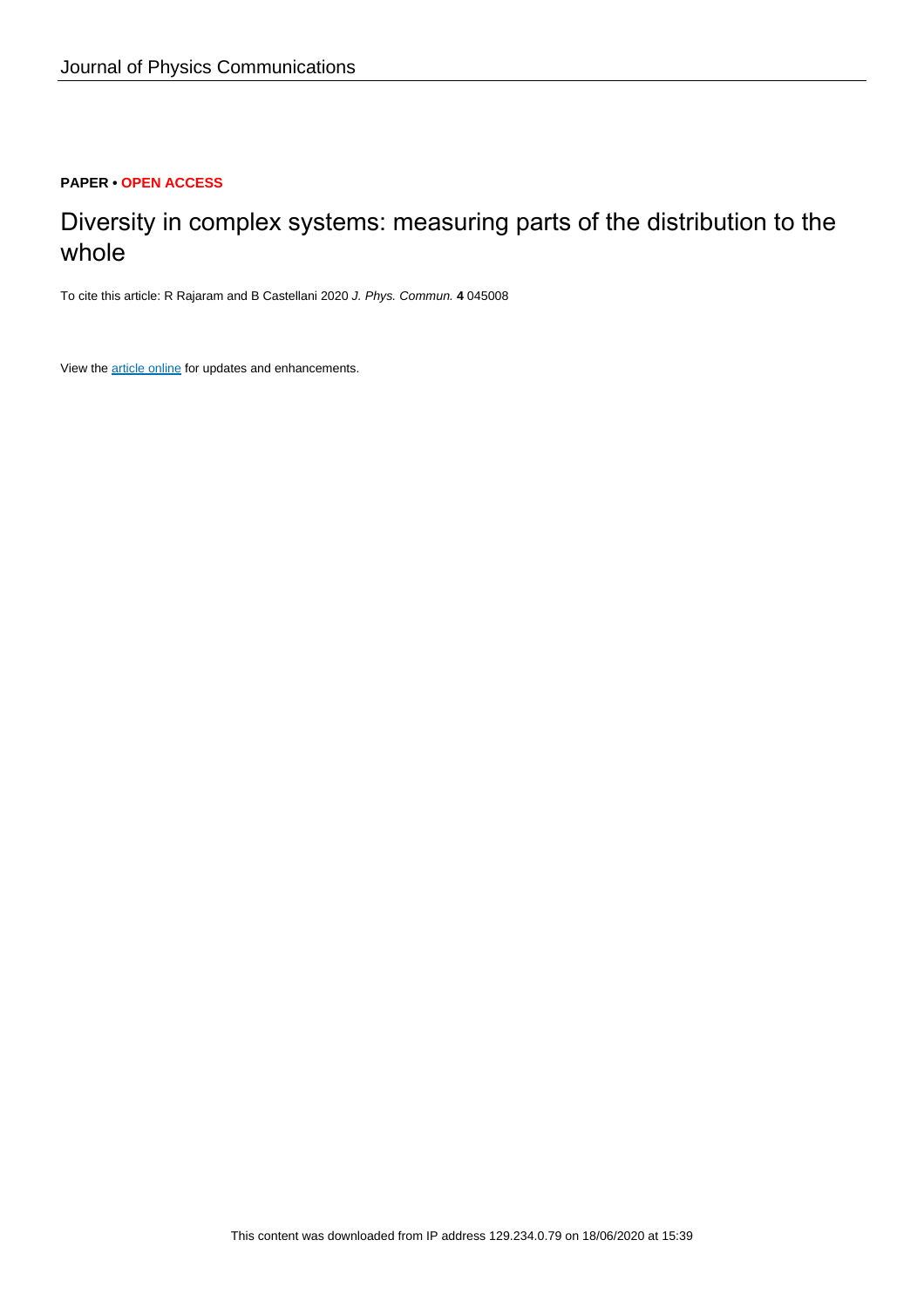# **Journal of Physics Communications**

### PAPER

OPEN ACCESS

CrossMark

RECEIVED 9 March 2020

REVISED 24 March 2020

ACCEPTED FOR PUBLICATION 30 March 2020

PUBLISHED 16 April 2020

Original content from this work may be used under the terms of the [Creative](http://creativecommons.org/licenses/by/4.0) [Commons Attribution 4.0](http://creativecommons.org/licenses/by/4.0) [licence.](http://creativecommons.org/licenses/by/4.0)

Any further distribution of this work must maintain attribution to the author(s) and the title of the work, journal citation and DOI.



# Diversity in complex systems: measuring parts of the distribution to the whole

R Rajaram<sup>1</sup> and B Castellani<sup>2</sup>

<sup>1</sup> Department of Math. Sci., Kent State University, United States of America

<sup>2</sup> Durham University, Durham, United Kingdom

E-mail:[rrajaram@kent.edu](mailto:rrajaram@kent.edu)

Keywords: diversity, Hill number, complexity

### Abstract

Despite the utility of the Hill numbers, measuring diversity within complex systems and complex datasets, particularly regarding parts of a distribution to the whole—that is, different portions of diversity types to the entire system or dataset—is a challenging issue. In this paper, we attempt to relate the diversity of a part (or parts) of a distribution to the diversity of the whole. We derive this relationship for the Hill numbers *<sup>q</sup>D*, and use these results to further examine the effect of a freely varying type on the diversity of the whole distribution.

## 1. Measuring diversity

As identified by Sornette (Sornette 2009) and others(Newman 2005, Barabasi 2009), probability distributions are the 'first quantitative characteristics' of both complex systems and complex datasets(Sornette 2009, p. 2). In terms of diversity (both with regard to species richness and evenness), this makes them highly useful, as measurements on a wide range of complex systems and complex datasets are well approximated by their shape, particularly as the sample size and its diversity  $n \to \infty$ . For example, within the complexity sciences, the literature on measuring diversity is vast and includes a number of different mathematical formulations —Gini-Simpson index, Shannon entropy, Hill numbers—(Jost 2006, Leinster and Cobbold 2012, Chao and Jost 2015, Hsieh et al 2016, Pavoine and Marcon 2016, Jost 2018). The Hill numbers and Rényi entropies are also important measures used to derive quantum uncertainty relations in quantum theory and also the maximal entropy principle in statistical inference (see Jizba et al 2015, Jizba and Korbel 2018 and references therein).

Across these measures, the Hill numbers <sup>q</sup>D provide a highly useful way to measure the diversity of a distribution that computes the number of equivalent equiprobable types for a uniform distribution that maintains the same level of entropy (Rényi entropy to be precise) (macArthur 1965, Hill 1973, Peet 1974, Jost 2006, Gaggiotti *et al* 2018, Jost 2018). The parameter q favours the types with lower frequencies if  $0 < q < 1$ and the types with higher frequencies for  $q > 1$ . For  $q = 1$ , <sup>1</sup>D weights each type proportional to their relative frequency of occurrence, and boils down to  $e^H$  where H is the Shannon entropy of the distribution.

Still, despite the utility of the Hill numbers, measuring diversity within complex systems and complex datasets, particularly regarding parts of a distribution to the whole—that is, different portions of diversity types to the entire system or dataset—is a challenging issue. In this paper, we attempt to relate the diversity of a part (or parts) of a distribution to the diversity of the whole. We derive this relationship for the Hill numbers *<sup>q</sup> D*, and use these results to further examine the effect of a freely varying type on the diversity of the whole distribution.

Our interest in this issue is based on a series of papers we have written on diversity in complex systems and complex datasets, in which we have introduced a modification of  ${}^{1}D$  called *case-based entropy*  $C_c$  to more effectively measure the true diversity of some dataset of study, including the restriction of diversity within complex systems (Rajaram and Castellani 2012, 2014). As a measure,  $C_c$  is based on a modification of the Shannon-Wiener entropy H; and is inspired by Jost's paper on Entropy and Diversity, (Jost 2006), in which he states that: 'In physics, economics, information theory, and other sciences, the distinction between the entropy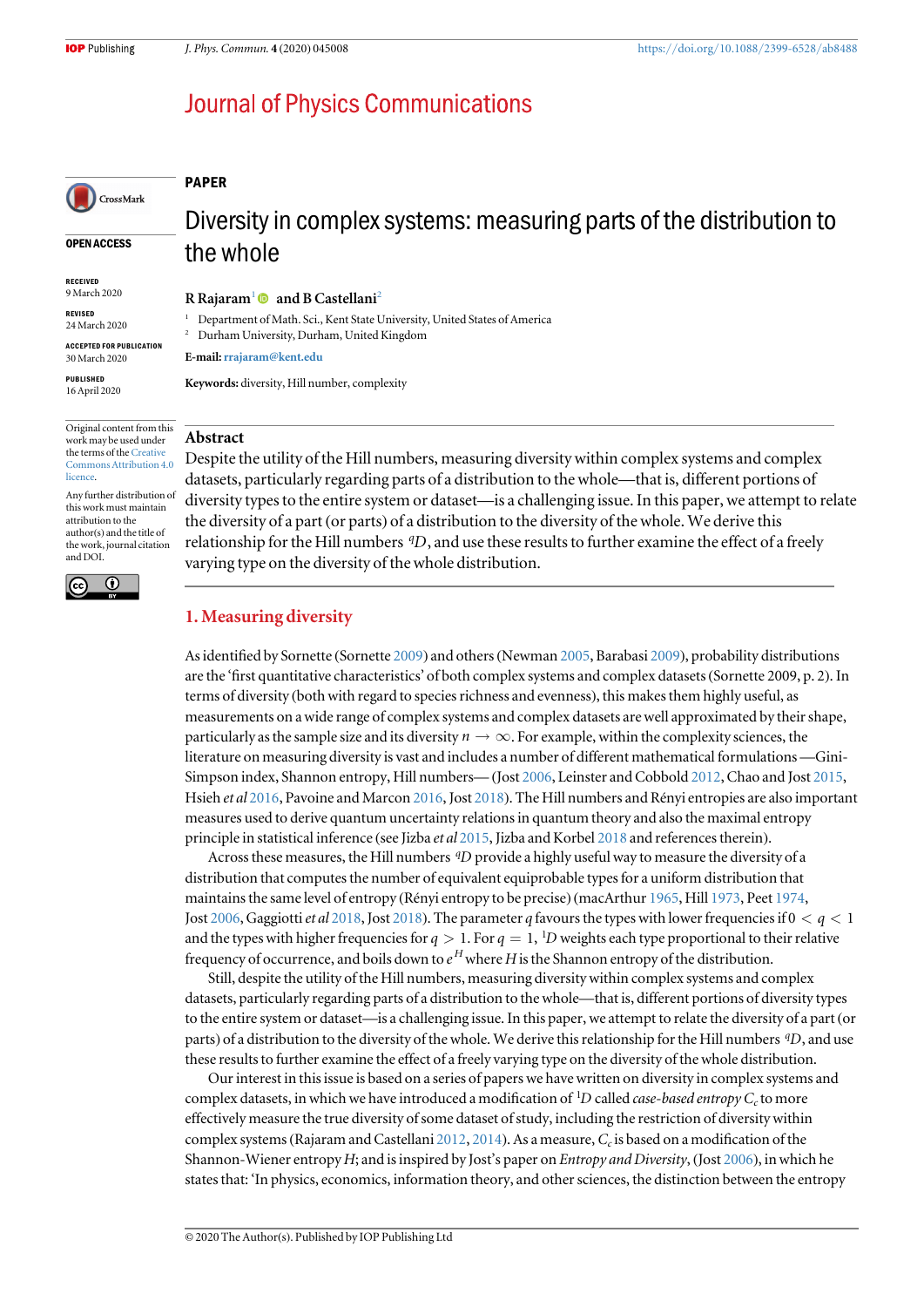| Χ     | $\overline{P}$ | F     |
|-------|----------------|-------|
| $x_1$ | $p_1$          | fı    |
| $x_2$ | p <sub>2</sub> | $f_2$ |
| $x_3$ | $p_3$          | $f_3$ |
| ŧ     |                | ÷     |
| $x_J$ | $p_I$          | fj    |
| ÷     |                | ÷     |
| $x_K$ | $p_{K}$        | k     |

Table 1.General dataset with complexity types  $x_i$  each having a

of a system and the effective number of elements of a system is fundamental. It is this latter number, not the entropy, that is at the core of the concept of diversity in biology'(p. 363).

To our knowledge such an approach, relative to the probability distributions of complex systems or complex datasets in general (particularly big data), has not been derived or explored before. As such, for us, Jost's quote and, in turn, our development of Shannon-Wiener entropy  $H$  into  $C_c$ —provides one potentially useful way for advancing the statistical measurement of diversity within complex systems in general. In addition, we anticipate the use of our results in furthering our development of case-based entropy and deriving new properties of the same.

Remark 1.1. We note that the choice of *q* actually encodes the kind of correlation that exists between the parts of *Pi* of the distribution (Jizba and Korbel 2018). *q* = 1means that the parts are independent and the strong system independence condition is satisfied i.e., disjoint parts are independent. Other choices of *q* will correspond to a sub or super exponential relationship between the number of distinguishable states and distinguishable sub-systems, as found in strongly correlated systems. So inherently, the choice of *q* actually chooses the kind of correlations that the partitions *Pi* have, and it is with that caveat that we endeavor to establish the relationship between diversity of the parts to the whole.

#### 1.1. Purpose of current study

In terms of the current study, we consider a general probability distribution with a random variable X as shown in table 1 (signifying different types or categories), where  $x_i$  denotes the  $i - th$  type, with probability  $p_i$  and frequency  $f_i$ . We ask the following question: if  $P_i$  denotes a partition of the indices  $\{1,...,K\}$  and  ${}^qD_{P_i}$  represents the diversity of that partition, what is the relationship between  ${}^qD_{P_i}$  and the diversity of all K types given by  ${}^qD_K$ ? And in particular, how does  ${}^{q}D_K$  change if the probability of a single type  $p_K$  (say the K-th type) varies from 0 to 1. In other words, we are interested in the functional relationship of  ${}^qD_K(p_V)$  as  $p_K$  varies from 0 to 1.

These results also address a key aspect of diversity and its relationship with the probability (or relative frequency) of the free type; namely, they show that as  $p_K$  increases, there exists an optimal level of frequency  $\hat{p}_K$ so that the maximal diversity, which is equal to one more than the diversity of the known types i.e.,  ${}^qD_{K-1}$  + 1, is attained, and the diversity starts to decrease for all probabilities  $\hat{p}_K < p_K < 1$ . Furthermore, there exists a frequency  $\tilde{p}_K$  so that  ${}^qD_K(\tilde{p}_K) = {}^qD_{K-1}$ . In other words, when the probability of the K-th type equals  $\tilde{p}_K$ , the diversity of all K types is equal to the diversity of the K – 1 types. And, in some sense, at  $p_k = \tilde{p}_k$ , it is as though the K-th type does not appear to exist. Also, for all probabilities  $\tilde{p}_K < p_K < 1$  the diversity starts decreasing and when  $p_K = 1$ , the K-th type dominates entirely leading to a total diversity of 1 i.e.  $\lim_{p_K \to 1} D(p_K) = 1$ .

We have organized the paper as follows. In section 2, we give a brief introduction to the idea of measurement of diversity. In section 3, we prove the two main theorems in the paper for  ${}^1D_K$  and  ${}^qD_K$ ,  $q \neq 1$  respectively. In section 4, we use the results from section 3 to investigate the function  ${}^qD_K(p_K)$ . And we finally conclude with a summary in section 5. At the outset, we mention that superscripts on the left are labels for diversities distinguishing the choices of q amongst Hill numbers. We attach an appendix to clarify some of the notation used, in addition to explaining it in the paper as well.

#### 2. A formal introduction to diversity

Diversity, as a measure, counts the 'richness'(number of types) of a distribution in relation to the 'evenness' (equal probability of occurrence) of its diversity types(MacArthur 1965, Hill 1973, Peet 1974, Jost 2006, Rajaram and Castellani 2012, 2014). The intuition behind this definition is that if all of the types in the distribution occur

 $\overline{2}$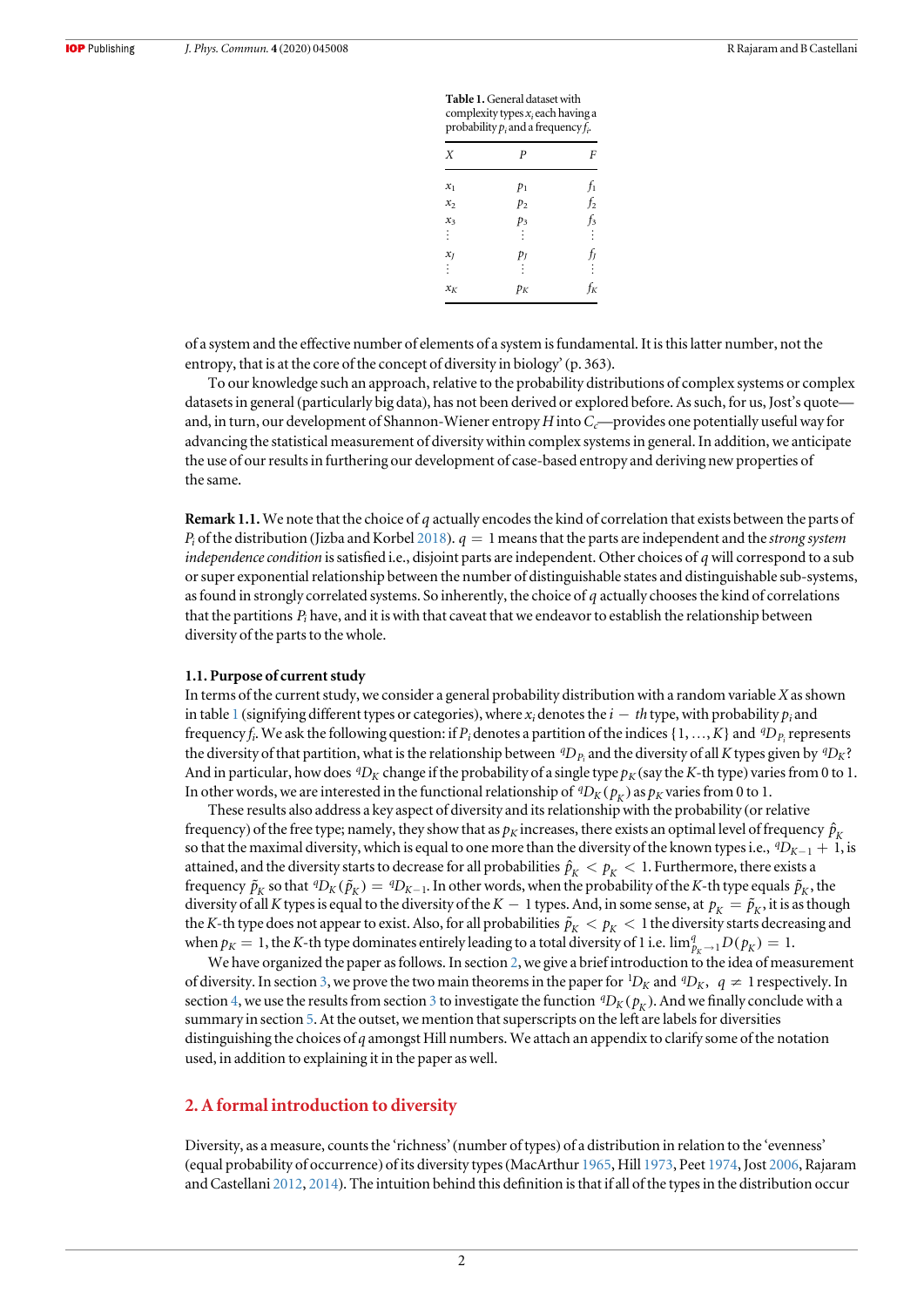with the same probability, then diversity should simply be equal to the number of types  $K$ ; and any deviation from uniformity in probabilities will always lead to a lower value of diversity.

**Definition 2.1.** Given an ordered set of types numbered as  $i \in \mathbb{N}$  and their corresponding probabilities  $p_i$ , the diversity of the entire distribution *q*D<sub>K</sub> for some complex system or dataset is defined as the number of equiprobable types needed to yield the same value of entropy *<sup>q</sup> H*.

Shannon entropy is defined as below:

$$
{}^{1}H_{K} = -\sum_{l=1}^{K} p_{l} \ln(p_{l})
$$
\n(1)

Rényi entropy is defined as below:

$$
{}^{q}H_{K} = \frac{1}{1-q} \ln \left( \sum_{l=1}^{K} p_{l}^{q} \right).
$$
 (2)

It was shown (MacArthur 1965, Hill 1973, Peet 1974, Jost 2006, Rajaram and Castellani 2012, 2014) that definition 2.1 implies that the total diversity  ${}^qD_K$  is given by:

$$
{}^{1}D_{K}=e^{^{1}H_{K}}=\Pi_{l=1}^{K}\frac{1}{p_{l}^{p_{l}}},\qquad \qquad (3)
$$

and

$$
{}^{q}D_{K} = e^{q}H_{K} = \left(\sum_{i=1}^{K} p_{i}^{q}\right)^{\frac{1}{1-q}}, \ q \neq 1.
$$
 (4)

Furthermore, we denote the diversity of any partition of indices of types in the following form  $P_{\{1,i\}} = \{1,...,i\}$ as  ${}^{q}D_{\{1,i\}}$ . The partial diversity for such partition  $P_i$  can be written as follows:

$$
{}^{1}D_{\{1,i\}} = \Pi_{l=1}^{i} \frac{1}{(p_{l(1,i)})^{p_{l(1,i)}}}; ^{q} D_{\{1,i\}} = \left(\sum_{l=1}^{i} (p_{l(1,i)})^{q}\right)^{\frac{1}{1-q}}, \ q \neq 1, \tag{5}
$$

where  $p_{l\{1,i\}} = \frac{p_l}{\sum_{k=1}^{i} p_k} = \frac{f_l}{\sum_{k=1}^{i} p_k}$ *p*  $f_{1,i}$  =  $\frac{p_i}{\sum_{k=1}^i p_k} = \frac{f_i}{\sum_{k=1}^i f_k}$ *l*  $h_{(1,i)} = \frac{p_i}{\sum_{k=1}^{i} p_k} = \frac{h}{\sum_{k=1}^{i} f_k}$  are the marginal probabilities. We note that equations (3)–(5) can be rewritten in terms of the frequencies  $f_i$  as below:

$$
{}^{1}D_{K} = \frac{\sum_{l=1}^{K} f_{l}}{\prod_{l=1}^{K} f_{l}} \sum_{l=1}^{i} D_{\{1,i\}} = \frac{\sum_{l=1}^{i} f_{l}}{\prod_{l=1}^{i} f_{l}} \sum_{l=1}^{i} f_{l}},
$$
\n(6)

$$
{}^{q}D_{K} = \frac{\left(\sum_{l=1}^{K} f_{l}^{q}\right)^{\frac{1}{1-q}}}{\left(\sum_{l=1}^{K} f_{l}\right)^{\frac{q}{1-q}}}; {}^{q}D_{\{1,i\}} = \frac{\left(\sum_{l=1}^{i} f_{l}^{q}\right)^{\frac{1}{1-q}}}{\left(\sum_{l=1}^{i} f_{l}\right)^{\frac{q}{1-q}}}. \tag{7}
$$

For an arbitrary disjoint partition  $P_i$  with indices not necessarily in order (we note that  $P_{\{1,i\}}$  has indices in order from 1 to *i* for the types), the partial diversities in equation (5) can be rewritten as follows, with  $D_p$ , denoting the diversity of the partition  $P_i$ :

$$
{}^{1}D_{P_{i}} = \Pi_{l \in P_{i}} \frac{1}{(p_{l_{P_{i}}})^{p_{l_{P_{i}}}}};^{q} D_{P_{i}} = \left(\sum_{l \in P_{i}} (p_{l_{P_{i}}})^{q}\right)^{\frac{1}{1-q}}, \ q \neq 1, \tag{8}
$$

where  $p_{lp_i} = \frac{p_l}{\sum_{k \in P_i} p_k} = \frac{f}{\sum_{k \in P_i} p_k}$ *p f*  $\theta_i = \frac{p_l}{\sum_{k \in P_i} p_k} = \frac{p_l}{\sum_{k \in P_i} p_k}$ *k Pi k l*  $\frac{h}{k\epsilon P_i f_k}$ . Consequently the partial diversities in terms of frequencies in equations (6) and (7) can also be rewritten with arbitrary partitions with appropriate notation as follows:

$$
{}^{1}D_{P_i} = \frac{\sum_{l \in P_i} f_l}{\prod_{l \in P_i} f_l^{\left(\frac{f_l}{\sum_{l \in P_i} f_l}\right)}},\tag{9}
$$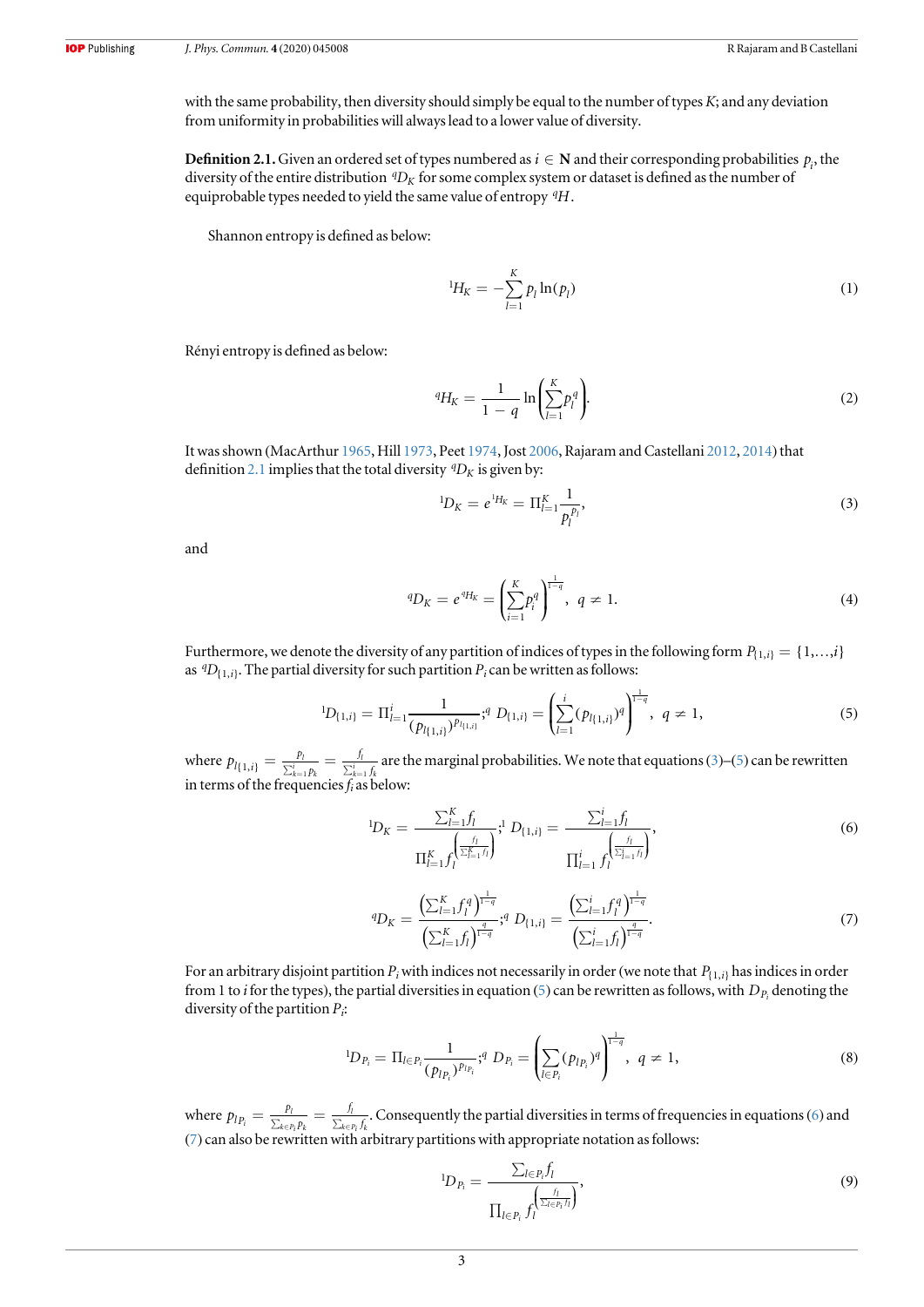$$
{}^{q}D_{P_i} = \frac{\left(\sum_{l \in P_i} f_l^q\right)^{\frac{1}{1-q}}}{\left(\sum_{l \in P_i} f_l\right)^{\frac{q}{1-q}}}.\tag{10}
$$

#### 3. Parts of the diversity distribution to the whole

 $\rm Theorem$  3.1. Given a probability distribution similar to table 1, the diversity of the entire distribution  $\,^q\rm D_K$  for some complex system or dataset, and the diversities of disjoint parts <sup>q</sup>D<sub>P;</sub> and their respective cumulative probabilities c<sub>P</sub> are related as follows:

$$
{}^{1}D_{K} = \prod_{P_{i} \in \mathcal{P}} \left( \frac{{}^{1}D_{P_{i}}}{c_{P_{i}}} \right)^{c_{P_{i}}},\tag{11}
$$

and

$$
{}^{q}D_{K} = \left(\sum_{P_{i} \in P} c_{P_{i}}^{q} ({}^{q}D_{P_{i}})^{(1-q)}\right)^{\frac{1}{1-q}}
$$
(12)

#### Proof 3.1.

• The case  $q = 1$ : Let us first look at the pooling of m disjoint distributions (i.e., none of the types repeat) with total frequencies equaling  $N_1$ ,  $N_2$ ,..,  $N_m$  respectively (i.e.,  $N = \sum_i f_i$  for each distribution) and diversities  ${}^1D_1$ ,  $D_2$ ,..,  ${}^1D_m$  respectively. Let us consider a new distribution which pools these *m* distributions with total frequency  $N_p = \sum_{l=1}^m N_l$ . Let  ${}^1D_p$  denote the diversity of the pooled distribution. Then, each of those m individual distributions are equivalent to a uniform distribution each with frequency  $\frac{N_l}{^l D_l}$  for all the types within them. We have the following from equation  $(6)$ :

$$
{}^{1}D_{p} = N_{p}e^{-\frac{\sum_{l=1}^{m} N_{l} \ln \left(\frac{N_{l}}{1_{D_{l}}}\right)}{N_{p}}} = \frac{N_{p} \prod_{l=1}^{m} ({}^{1}D_{l})^{\frac{N_{l}}{N_{p}}}}{\prod_{l=1}^{m} N_{l}^{\frac{N_{l}}{N_{p}}}} = \frac{\prod_{l=1}^{m} ({}^{1}D_{l})^{\frac{N_{l}}{N_{p}}}}{\prod_{l=1}^{m} \left(\frac{N_{l}}{N_{p}}\right)^{\frac{N_{l}}{N_{p}}}} = \prod_{l=1}^{m} \left(\frac{{}^{1}D_{l}}{p_{l}}\right)^{p_{l}},
$$

where  $p_l = \frac{N_l}{N_l}$  $\frac{n}{p}$  are the probabilities of occurence of each of the individual distributions assuming they are equally likely. Now, thinking of a given distribution as a pooling of its disjoint parts with indices in  $P_i \in \mathcal{P}$  however, we may want to divide it—and changing the notation for the part  $P_i$  as the part l from above, we have that  ${}^{1}D_{l} = {}^{1}D_{P_{i}}$ . The probability of the part of the distribution corresponding to indices in  $P_{i} \in \mathcal{P}$  will then be  $p_l = \sum_{r \in P_l} p_r = c_{P_l}$ , the sum of all the probabilities of the individual types comprising the part  $P_i$ . Then the above equation's last step can be rewritten using the new notation to obtain equation (11).

**The cases**  $q \neq 1$ **:** The idea of the proof is the same i.e., start with pooling *m* disjoint distributions where the  $^{1}D_{l}$ 's are replaced now by  $^{q}D_{l}$ 's and so on. However the calculation from equation (7) for the pooling is different and as follows:

$$
{}^{q}D_p=\frac{\left(\sum_{l=1}^mN^q_l({}^{q}D_l)^{1-q}\right)}{(N_p)^{\frac{q}{1-q}}}=\left(\sum_{l=1}^m\left(\frac{N_l}{N_p}\right)^q({}^{q}D_l)^{(1-q)}\right)^{\frac{1}{1-q}}=\left(\sum_{l=1}^m(p_l)^q({}^{q}D_l)^{(1-q)}\right)^{\frac{1}{1-q}},
$$

and the result follows by the same renaming convention i.e.  $P_i$  as the part l as in the previous  $q = 1$  case.

Remark 3.1.If we consider each part *Pi* in the derivation of the above theorem to be exactly one type i.e.,  $P_i = \{i\} \ \forall \ i = 1,...,K,$  then  ${}^qD_{P_i} = 1 \ \forall \ i = 1,...,K, \ q \in [0, \infty)$  and equation (11) reduces to equation (3), and equation  $(12)$  reduces to 4.

**Remark 3.2.** We can restrict ourselves to a portion of the distribution starting from  $l = 1$  to say  $l = k$ . Then theorem 3.1 is true for the restriction for any sub-partition  $\mathcal{P}_k$  of such a restriction. In other words, the result is true for a part of part of a distribution and for all nested sub-parts. In this case the probabilities will have to be renormalised as  $p_l = p_{lp_l}$  and  $c_l = c_{lp_k}$ , i.e., all probabilities and cumulative probabilities should be divided by the sum of all probabilities in the partition  $P_k$ . So this result is **self-similar** in nature.

Remark 3.3 (Example). Let us consider the following probability distribution in table 2: here  $K = 5$ . Let us consider the partition  $P_1 = \{1, 2\}$ ,  $P_2 = \{3, 4\}$  and  $P_3 = \{5\}$ . We can compute  ${}^1D_{P_1} = 1.417$ ,  ${}^1D_{P_2} = 1.417$ 1.755,<sup>1</sup>  $D_{P_3} = 1$ , and <sup>1</sup> $D_5 = 3.747$ . We can also compute the following:  $c_{P_1} = \frac{9}{16}$ ,  $c_{P_2} =$  $\epsilon_{p_1} = \frac{9}{16}$ ,  $c_{p_2} = \frac{1}{4}$  and  $c_{p_3} = \frac{3}{16}$ . The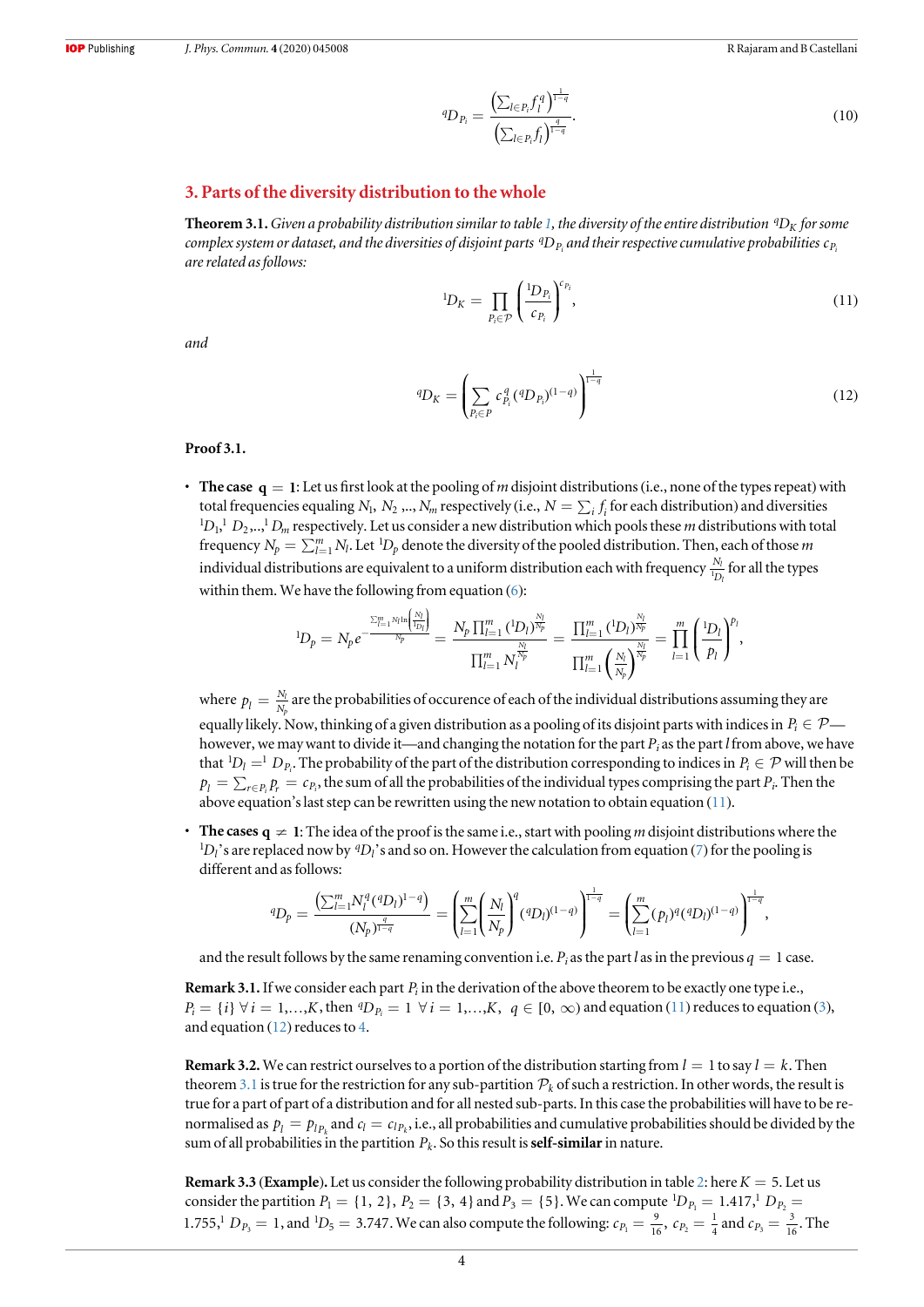| <b>Table 2.</b> Example dataset for<br>remark 3.3 with complexity<br>types $x_i$ each having a<br>probability $p_i$ and a frequency $f_i$ . |                                 |  |  |
|---------------------------------------------------------------------------------------------------------------------------------------------|---------------------------------|--|--|
| X                                                                                                                                           | P                               |  |  |
| $x_1$                                                                                                                                       |                                 |  |  |
| $x_2$                                                                                                                                       | 16                              |  |  |
| $x_3$                                                                                                                                       | $\frac{1}{2}$ $\frac{3}{16}$    |  |  |
| $x_4$                                                                                                                                       | 16                              |  |  |
| $x_{5}$                                                                                                                                     | $\ensuremath{\mathbf{3}}$<br>16 |  |  |

following can be easily checked numerically:

$$
{}^{1}D_5 = \left(\frac{{}^{1}D_{P_1}}{{}^{c}P_1}\right)^{c_{P_1}} \cdot \left(\frac{{}^{1}D_{P_2}}{{}^{c}P_2}\right)^{c_{P_2}} \cdot \left(\frac{{}^{1}D_{P_3}}{{}^{c}P_3}\right)^{c_{P_3}}.
$$

Consequently if any three of <sup>1</sup>D<sub>5</sub>,<sup>1</sup>  $D_{P_2}$ <sup>1</sup>,  $D_{P_2}$ <sup>1</sup>,  $D_{P_3}$  and the fourth is unknown (assuming  $c_{P_1}$ ,  $c_{P_2}$ ,  $c_{P_3}$ ,  $c_{P_4}$  are known), the fourth diversity (or partial diversity) can be computed.

Since entropy is the natural log of diversity, and diversity is the exponential of entropy, any result related to diversity is also a result related to entropy and vice-versa. We finish this section by stating a corollary of theorem 3.1which relates the entropy of parts of a distribution to the total entropy.

 $\bf{Corollary 3.1.}$  Given a probability distribution similar to table 1, the entropy of the entire distribution  $\rm ^4H_K$  for some complex system or dataset, and the entropies of disjoint parts <sup>q</sup>H<sub>Pi</sub> and their respective cumulative probabilities c<sub>Pi</sub> are related as follows:

$$
{}^{1}H_{K} = \sum_{P_{i} \in \mathcal{P}} (c_{P_{i}}({}^{P}H_{P_{i}} - \ln(c_{P_{i}}))), \qquad (13)
$$

and

$$
{}^{q}H_{K} = \frac{1}{1-q} \ln \left( \left( \sum_{P_{i} \in P} c_{P_{i}}^{q} (e^{q H_{P_{i}}(1-q)}) \right) \right).
$$
 (14)

**Proof 3.2.** The proof follows by taking natural logarithm of equations (11) and (12) respectively.

### 4. Diversity and the probability of the free type

As the reader may recall, our results also address a key aspect of diversity and its relationship with the probability (or relative frequency) of the free type. To demonstrate, we apply theorem 3.1 to investigate the effect of changing the probability of the last type K on the total diversity of  ${}^qD_K$ . Changing the probability  $p_K$  will mean re-normalizing the probabilities of the remaining  $K-1$  types to make the total probability = 1. We note that, equivalently, we could simply rewrite all formulas in terms of actual frequencies and change the frequency  $f_K$  of the K-th type. Using probabilities, however, will allow us to draw graphs between 0 and 1 which is a bit more convenient (and also visually useful for investigation) to compare the variations for different choices of q.

We state a corollary to theorem 3.1 which can be easily proved by choosing  $P_1 = \{1, ..., (K - 1)\}$  and  $P_2 = \{K\}.$ 

**Corollary 4.1.** Given a probability distribution like in table 1, the diversity of the first  $(K - 1)$  types <sup>q</sup>D<sub>K-1</sub>, the diversity of the whole distribution  $\,{}^q\!D_K$  and the probability of the K -th type  $\,p^{}_K$  are related as follows:

$$
{}^{1}D_{K} = \left(\frac{{}^{1}D_{K-1}}{{}^{(1-p_{K})}}\right)^{(\frac{1}{p_{K}})} \left(\frac{1}{p_{K}}\right)^{p_{K}},
$$
\n(15)

and

$$
{}^{q}D_{K} = ({}^{q}D_{K-1}^{(1-q)}(1 - p_{K})^{q} + p_{K}^{q})^{\frac{1}{1-q}}.
$$
\n(16)

**Proof 4.1.** The proof follows by applying theorem 3.1 to the partition  $P_1 = \{1, ..., (K-1)\}$  and  $P_2 = \{K\}$ .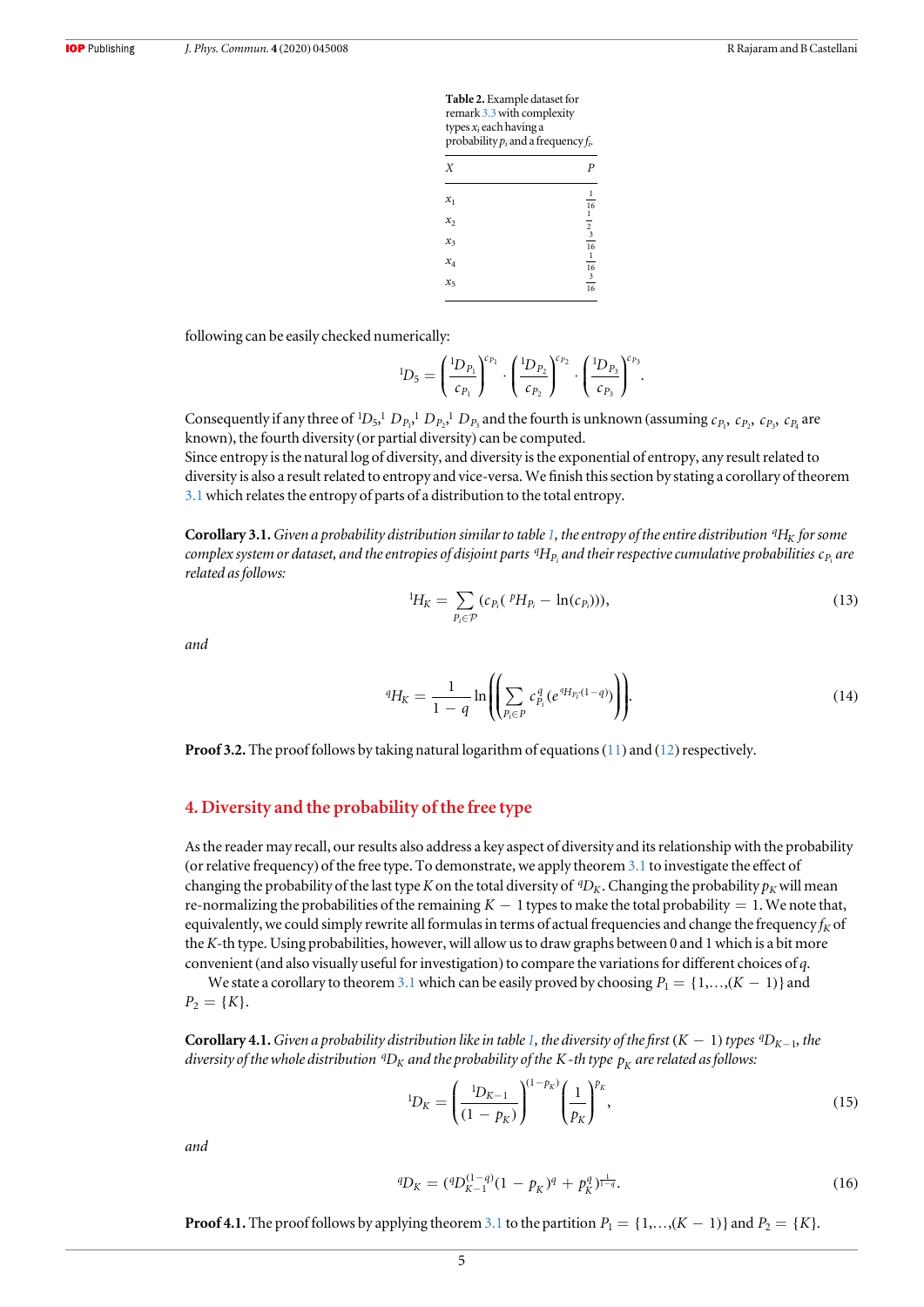

**Remark 4.1.** It is to be noted that even though equations (15) and (16) show the explicit relationship between  ${}^qD_K$  and  $p_K$  for all  $q \in [0, 1]$ ,  ${}^qD_{K-1}$  is still completely independent of  $p_K$ . This is because while computing marginal probabilities  $p_{l_{\{1,(K-1)\}}}$  (even if we choose to use the already computed probabilities  $p_{l_{\{1,K\}}}$ !) the dependence on  $p_k$  cancels out.

$$
p_{l\{1,(K-1)\}} = \frac{p_{l\{1,K\}}}{\sum_{k=1}^{K-1} p_{k\{1,K\}}} = \frac{\left(\frac{p_l}{\sum_{k=1}^{K} p_k}\right)}{\sum_{l=1}^{K-1} \frac{p_l}{\sum_{k=1}^{K} p_k}} = \frac{p_l}{\sum_{k=1}^{K-1} p_k}.
$$

Equations(15) and (16) give us a direct relationship between the probability of the K-th type and the total diversity. For the specific choice of  $K = 6$  and  ${}^qD_5 = 5$ , we plot the function  ${}^qD_K(p_K)$  for various choices of q. We note that the choice of K and  ${}^qD_{K-1}$  has no bearing on the shape of the functional relationships that we are discussing in this section.

We make the following observations from the graph'in figure 1':

- (1) **Maximum**: Diversity is maximized for all choices of q when  $\hat{p}_K = \frac{1}{({}^qD_{K-1} + )^q}$  $\hat{p}_K = \frac{1}{({}^qD_{K-1}+1)}$  and the maximum value of diversity is equal to  ${}^qD_{K-1}$  + 1 i.e., the K-th type is counted as 1 at maximum. We note that this can be proved separately by Calculus based techniques. (See theorem A.1 in the appendix).
- (2) Start: When  $p_K = 0$ , as expected, the diversity satisfieds  ${}^qD_K(0) = {}^qD_{K-1}$  as expected i.e., in the absence of the K-th type, the diversity is simply equal to the diversity of the remaining  $K - 1$  types. This is also equivalent to the Shannon-Kinchin axiom 2 (Jizba and Korbel 2019).
- (3) **Point of diminishing return:** We note that there exists a probability  $\frac{1}{({}^qD_{K-1}+1)} < \tilde{p}_K < 1$ 1  $\frac{1}{({}^{q}D_{K-1}+1)} < \tilde{p}_K < 1$  where  ${}^qD_K(\tilde{p}_K) = {}^qD_{K-1}$  i.e., there exists a probability of the K-th type where the total diversity of K-types is equal to the diversity of  $K - 1$  types. So in a sense, at  $p_K = \tilde{p}_K$ , it is as though the K-th type does not add to the total diversity at all. For all probabilities  $\tilde{p}_K < p_K < 1$ , the diversity starts to decrease to a value less than the diversity of the K – 1 types. Hence, for  $p_K > \tilde{p}_K$  the addition of the K-th type actually starts to decrease the total diversity, which justifies our terminology that  $p_K = \tilde{p}_K$  is the point of diminishing returns. Another way to state this is to say that the K-th type starts to dominate the total diversity for  $p_K > \tilde{p}_K$ . There is no explicit analytical form for  $\tilde{p}_K$ , as it is the solution of an implicit nonlinear equation. However, its existence can be proved using Calculus based techniques. (See corollary A.1 in the Appendix)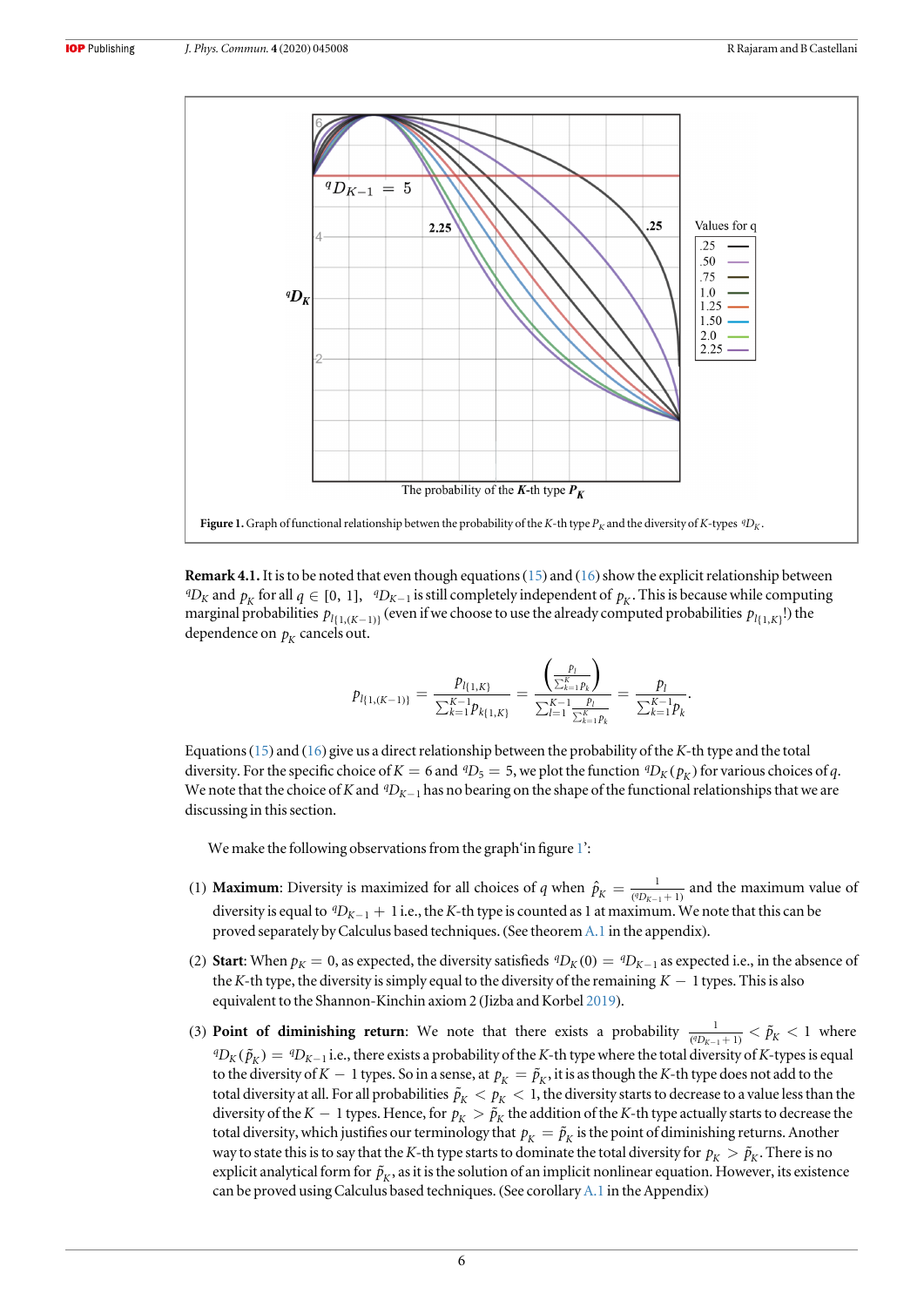- (4) Variation of point of diminishing return: As  $q$  increases, the point of diminishing return  $\tilde{p}_K$  gets monotonically smaller.
- (5) Asymptotic behavior at as  $p_K \to 1$ : As  $p_K \to 1$ , the K-th type completely dominates and the diversity satisfies  ${}^qD_K \to 1$  i.e., it is as though the previous  $K-1$  types do not even exist! This is also equivalent to the Shannon-Kinchin axiom 2 (Jizba and Korbel 2019).

## 5. Conclusion

In this paper, relative to the distribution of diversity in complex systems and datasets, we have derived an explicit statistical relationship between the diversity of part of a distribution and the whole. Relative to our findings, the following are our conclusions:

- (1) Main result: The relationship in theorem 3.1 in equations (11) and (12) provide an explicit functional relationship between the diversity of a partition  $P_i$  of a distribution (given by  ${}^qD_{P_i}$  and the total diversity  ${}^qD_K$ of the Ktypes. To our knowledge this is the first time such a relationship has been derived using this approach.
- (2) At the bottom of the hierarchy, if we consider each type as a part itself, then we can recover the original formulas given by 3 and 4.
- (3) Self-similar nature: The relationship between the diversity of parts to the whole is self-similar in nature i.e., the same relationship exists between a part of the distribution and its own parts as well, as explained in remark 3.2.
- (4) Entropy of parts: The relationship between the diversity of parts to the whole leads to a similar fractal relationship between entropy of parts and the whole as seen in corollary 3.1.
- (5) Usefulness: The main result in the paper (Theorem 11) can be used to explore the relationship between the probability of occurrence of a part of a distribution and the diversity of the whole distribution for a variety of complex system and datasets. As an example, we have shown how it can be used to explore the dependence of the total diversity  ${}^qD_K$  of K types on the probability of the K-th type and found some interesting revelations along the way such as the point of diminishing returns. Complexity is all about relationships(or lack thereof) between parts and whole. Theorem 3.1, corollary 3.1 and corollary 4.1 explicitly relate the diversity (or entropy) of parts of a distribution to the diversity of the entire distribution. This is important because it allows us to directly compute the change in the diversity of the entire distribution if the diversity of the parts change due to complex internal mechanisms.
- (6) Future work: In our future work we will try to use the main result in this paper to explore the relationship between case-based entropy of a given distribution and its shape. We believe this will be a useful step towards using case-based entropy as a tool to further explore the regions of the distribution that contribute to the inequality of diversity. For example, in a variety of probability distributions it could prove useful to pinpoint and quantify the contribution of parts of a distribution to the overall diversity.

### Appendix A. Proof of graph properties

Theorem A.1.  ${}^q\!D_K(p_K^{})$  attains a maximum at  $\hat{p}_K^{} = \frac{1}{{}^q\!D_{K-1}+2}$  $\hat{p}^{}_{K} = \frac{1}{^{\,q}D_{K-1}+1}$  and the maximum diversity is given  $by$  <sup>*q*</sup>D<sub>K</sub>( $\hat{p}_K$ ) =<sup>*q*</sup> D<sub>K-1</sub> + 1.

**Proof A.1.** We show that  ${}^qD'_K(\hat{p}_K) = 0$  and  ${}^qD''_K(\hat{p}_K) < 0$  for all q. We show the calculation for  $q \neq 1$  first.

$$
{}^{q}D_{K} = ({}^{q}D_{K-1}^{(1-q)}(1-p_{K})^{q} + p_{K}^{q})^{\frac{1}{1-q}}
$$
  
\n
$$
\Rightarrow {}^{q}D_{k}^{f}(p_{K}) = \frac{1}{1-q} ({}^{q}D_{K-1}^{1-q}(1-p_{K})^{q} + p_{K}^{q})^{\frac{q}{1-q}} \cdot ({}^{q}D_{K-1}^{1-q}(1-p_{K})^{q} + p_{K}^{q})'
$$
  
\n
$$
{}^{q}D_{k}^{f}(p_{K}) = \frac{q}{1-q} ({}^{q}D_{K-1}^{1-q}(1-p_{K})^{q} + p_{K}^{q})^{\frac{q}{1-q}} \cdot [-{}^{q}D_{K-1}^{1-q} \cdot (1-p_{K})^{q-1} + p_{K}^{q-1} \cdot ]
$$
  
\n
$$
{}^{q}D_{k}^{f}(p_{K}) = 0 \Rightarrow -{}^{q}D_{K-1}^{1-q} \cdot (1-p_{K})^{q-1} + p_{K}^{q-1} = 0 \Rightarrow \hat{p}_{K} = \frac{1}{{}^{q}D_{K-1}+1} {}^{q}D_{k}(\hat{p}_{K}) = {}^{q}D_{K-1}+ 1.
$$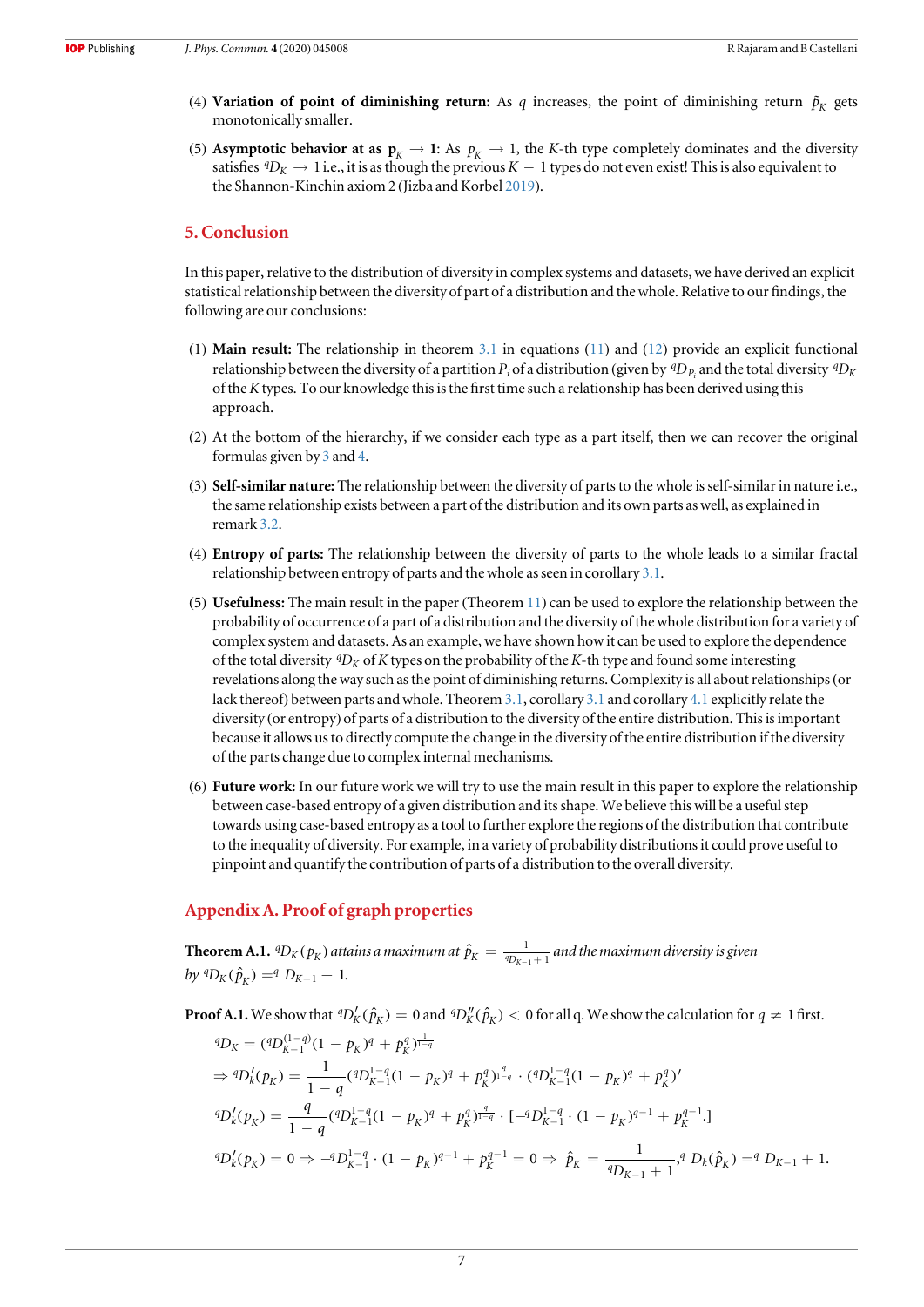Also,  $\hat{p}_K$  is the only solution for  ${}^qD'_K(\hat{p}_K) = 0 \quad \forall p_K \in [0, 1].$ 

$$
{}^{q}D_{K}''(p_{K}) = \frac{q}{1-q} ({}^{q}D_{K-1}^{1-q}(1-p_{K})^{q} + p_{K}^{q})^{\frac{q}{1-q}}.
$$
\n
$$
\left[ \frac{q^{2}}{1-q} \frac{(-{}^{q}D_{K-1}^{1-q} \cdot (1-p_{K})^{q-1} + p_{K}^{q-1})^{2}}{{}^{q}D_{K-1}^{1-q}(1-p_{K})^{q} + p_{K}^{q}} + (q-1) \cdot ({}^{q}D_{K-1}^{1-q} \cdot (1-p_{K})^{q-2} + p_{K}^{q-2}) \right]
$$
\n
$$
{}^{q}D_{K}''(\hat{p}_{K}) = -q ({}^{q}D_{K-1}^{1-q}(1-\hat{p}_{K})^{q} + \hat{p}_{K}^{q})^{\frac{q}{1-q}} \cdot ({}^{q}D_{K-1}^{1-q} \cdot (1-\hat{p}_{K})^{q-2} + \hat{p}_{K}^{q-2}) < 0
$$

Next we show the same calculations for  $q = 1$ :

$$
{}^{1}D_{K} = \left(\frac{{}^{1}D_{K-1}}{{}(1-p_{K})}\right)^{(1-p_{K})} \left(\frac{1}{p_{K}}\right)^{p_{K}}
$$
  
\n
$$
\Rightarrow \ln({}^{1}D_{K}(p_{K})) = (1-p_{K})\ln\left(\frac{{}^{1}D_{K-1}}{{1-p_{K}}}\right) - p_{K}\ln(p_{K})
$$
  
\n
$$
\Rightarrow {}^{1}D'_{K}(p_{K}) = {}^{1}D_{K}(p_{K}) \left[\frac{{}^{1}D_{K-1}}{{1-p_{K}}}-\ln(p_{K}).\right]
$$
  
\n
$$
{}^{1}D'_{K}(p_{K}) = 0 \Rightarrow \frac{{}^{1}D_{K-1}}{{1-p_{K}}} - \ln(p_{K}) = 0 \Rightarrow \Rightarrow \hat{p}_{K} = \frac{1}{{}^{1}D_{K-1}+1}, {}^{1}D_{k}(\hat{p}_{K}) = {}^{1}D_{K-1}+ 1.
$$
  
\n
$$
{}^{1}D''_{K}(p_{K}) = -{}^{1}D'_{K}(p_{K})\ln\left(\frac{p_{K}^{\dagger}D_{K-1}}{{1-p_{K}}}\right) - {}^{1}D_{K}(p_{K})\left(\frac{1-p_{K}}{{p_{K}^{\dagger}D_{K-1}}}\right)\left(\frac{p_{K}^{\dagger}D_{K-1}}{{1-p_{K}}}\right)^{l}
$$
  
\n
$$
= -{}^{1}D'_{K}(p_{K})\ln\left(\frac{p_{K}^{\dagger}D_{K-1}}{{1-p_{K}}}\right) - \frac{{}^{1}D_{K}(p_{K})}{p_{K}(1-p_{K})}
$$
  
\n
$$
\Rightarrow {}^{1}D''_{K}(\hat{p}_{K}) = -{}^{1}D'_{K}(\hat{p}_{K})\ln\left(\frac{\hat{p}_{K}^{\dagger}D_{K-1}}{{1-p_{K}}}\right) - \frac{{}^{1}D_{K}(\hat{p}_{K})}{\hat{p}_{K}(1-\hat{p}_{K})} = -\frac{{}^{1}D_{K}(\hat{p}_{K})}{\hat{p}_{K}(1-\hat{p}_{K})} < 0.
$$

In addition,  $\hat{p}_K$  is the only critical point of  ${}^1\!D_K(p_K)\forall p_K\in (0,\;1).$  This in addition to the fact that  ${}^qD_K(0) = {}^qD_{K-1}$  and  ${}^qD_K(1) = 1 \quad \forall q \in (0, \infty)$  means that  $p_K = \hat{p}_K$  is the absolute maximum of the function  ${}^qD_K(p_K) \ \forall p_K \in [0, 1]$  and  $\forall q \in (0, \infty)$ . This proves the theorem.

**Corollary A.1.** There exists a  $\tilde{p}_K \in (\hat{p}_K, 1)$  so that  ${}^qD_K(\tilde{p}_K) = {}^qD_{K-1} \forall q \in (0, \infty)$  and  ${}^qD_K(p_K) < {}^qD_{K-1}$  $\forall p_K \in (\tilde{p}_K, 1).$ 

**Proof A.2.** The proof follows from the fact that  ${}^qD_K(p_K)$  attains an absolute maximum at  $p_K = \hat{p}_K$  and is decreasing on  $p_K \in (\hat{p}_K, 1)$  and  ${}^qD_K(1) = 1$ . Hence, by continuity of  ${}^qD_K(p_K)$  and the intermediate value theorem the graph has to pass through a point  $p_K = \tilde{p}_K$  so that  ${}^qD_K(\tilde{p}_K) = {}^qD_{K-1}$  before monotonically decreasing to  ${}^qD_K(1) = 1$ .

#### Appendix B. Notation

- (1) K: The number of types in a distribution.
- (2)  $D_K$ : Diversity of the entire distribution i.e., all K types.
- (3)  $\mathcal{P}$ : An ascending disjoint partition of the set of indices {1,.., *K*} such that every element *P<sub>i</sub>*  $\in \mathcal{P}$  satisfies the property that  $i < j \Rightarrow \max P_i < \max P_i$ . In other words, the partition preserves the ordering of the numbers  $\{1,..,K\}$ . In particular, the member  $\{i, (i + 1),..,j\}$  denotes the types in the distribution between indices *i* and *j* and will be denoted by  $\{i, j\}$ .
- (4)  $D_{P_i}$ : Diversity of the part of the distribution corresponding to indices in  $P_i \in \mathcal{P}$ .
- (5)  $c_{P_i} = \sum_{l \in P_i} p_l$ : sum of probabilities of types in the part of the distribution corresponding to indices in  $P_i \in \mathcal{P}$ .
- (6)  $p_{l\{1,i\}} = \frac{p_l}{c_{\{1,i\}}} = \frac{p_l}{\sum_{k=1}^i p_k} = \frac{f_l}{\sum_{k=1}^i p_k}$ *c p p*  $f_{1,i}$  =  $\frac{p_l}{c_{\{1,i\}}}$  =  $\frac{p_l}{\sum_{k=1}^i p_k}$  =  $\frac{f_l}{\sum_{k=1}^i f_{k,i}}$ *l k i k l*  $x_{(1,i)} = \frac{p_i}{c_{(1,i)}} = \frac{p_i}{\sum_{k=1}^i p_k} = \frac{f_i}{\sum_{k=1}^i f_k}$ : marginal probabilities for the first *i* types *l* = 1,.., *i*. Same definition for  $p_{lp_i}$  for any partition  $P_i \in \mathcal{P}$  i.e.,  $p_{lp_i} = \frac{p_l}{c_{p_i}} = \frac{p_l}{\sum_{k \in P_i} p_k} = \frac{j}{\sum_{k \in P_i} p_k}$ *c p p f*  $\frac{p_i}{p_i} = \frac{p_l}{c_{p_i}} = \frac{p_l}{\sum_{k \in p_i} p_k} = \frac{p_l}{\sum_{k \in p_i} p_k}$ *Pi l*  $k \in P_i$   $P_k$ *l*  $\frac{y_l}{x_{k \in P_i} f_k}$ .